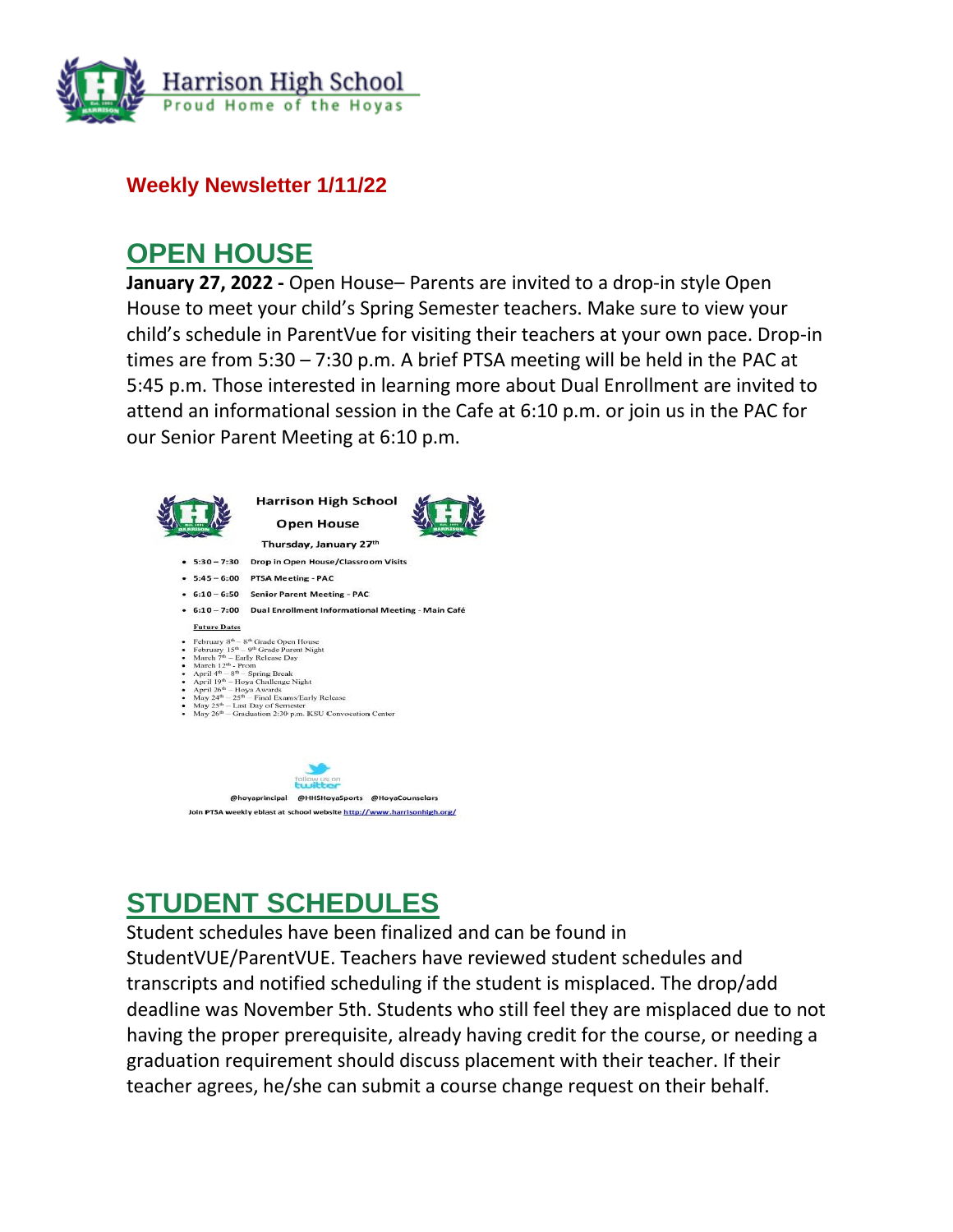# **AP EXAM REGISTRATION**

Spring/Yearlong registration for AP exams opens this Monday, January 17th, and runs through Tuesday, March 1st. The registration portal will close at midnight on March 1st. Please pay attention to this important deadline. More information can be found **[here.](http://url503.cobbk12.org/ls/click?upn=oq5wnnHoD1NAxpT8rNAGXMR1eG7MJW44UQRvGTy3TspC5USH35kTcv6Huq2B0mRCpVzlOxvi8AwPc3mhaC6QZyj3SZ3fgofACCQFhvCijAc-3DJ38-_W-2BfLYUoUwwI1tuGClKRhhPOSepcZIFoXnUIMjiA717kQ1i13BNQTwwJ9cl-2BWArXr6-2FDxoCbNFrRaplJKtN7fZyayq-2FieBXhZqqo9bwWIK-2Bjc9oKlSmIAJ-2BU9nVMBqn4f9iUU380t7Ppw646Dqi1N6V-2Bv5y-2BuNLx3OWU05PXEcqlQWPgAzFshuJ6tu2MSVYppdus0z3tlJ5TsIvINViom2a3ZfzipM5jAVey7ziWy-2B6QgxEh4K6HH7q410Eeqh9EUPb0fm0kKesPwlYmSt625Nw-3D-3D)**



# **HOYA BLOCK NEWS**

Registration for Hoya Block has ended. Students' Hoya Block class will show up before January 25th in their StudnetVUE account; please contact **[mandy.sitten@cobbk12.org](mailto:mandy.sitten@cobbk12.org)** if you have questions.

Hoya Block will start back up on **January 25th!**

# **SENIOR NEWS**

### **Graduation Date:**

We are excited to announce that Harrison's commencement will be Thursday, May 26, 2022, at 2:30 pm at the KSU Convocation Center. We are looking forward to celebrating our wonderful Class of 2022! Additional details for our graduation ceremony will be communicated in the coming days.

# **PRE-COURSE ASSIGNMENTS**

Be sure to complete your pre-course assignments for your upcoming courses! All Pre-Course assignments are due at the end of the second week of the spring semester view the **[pre-course catalog](http://url503.cobbk12.org/ls/click?upn=lifxRKNE4qaF4JWLXkbAsjh7ycX9GyI4V6qRbFFivNpp-2B3syQ-2BF1CRoHOrZqfnEtQcfUXEzQ4WYketaNTGV340xDrtszQl4MMmDJOpYGkIqOdI9knBrxIYgBj-2By1dR0-2FLDWrEwd9IPGJDTjbe0j9QA-3D-3DPv9o_W-2BfLYUoUwwI1tuGClKRhhPOSepcZIFoXnUIMjiA717kQ1i13BNQTwwJ9cl-2BWArXr6-2FDxoCbNFrRaplJKtN7fZyayq-2FieBXhZqqo9bwWIK-2Bjc9oKlSmIAJ-2BU9nVMBqn4fxPhytYoYDYtOn30XfAhWkUpx9W8vW-2BPcF-2BNZbRRHjHBsVqOOx-2BwrRnjq2HHkVXZrThVxnQevTr4wh4NuVRct0Ct0LLqwV0G65XGak5IeDMhvBaMv6I5d8iGcHJno8lFoQ5uj78Bbpi7LMz7KwaDzNg-3D-3D)** for complete details.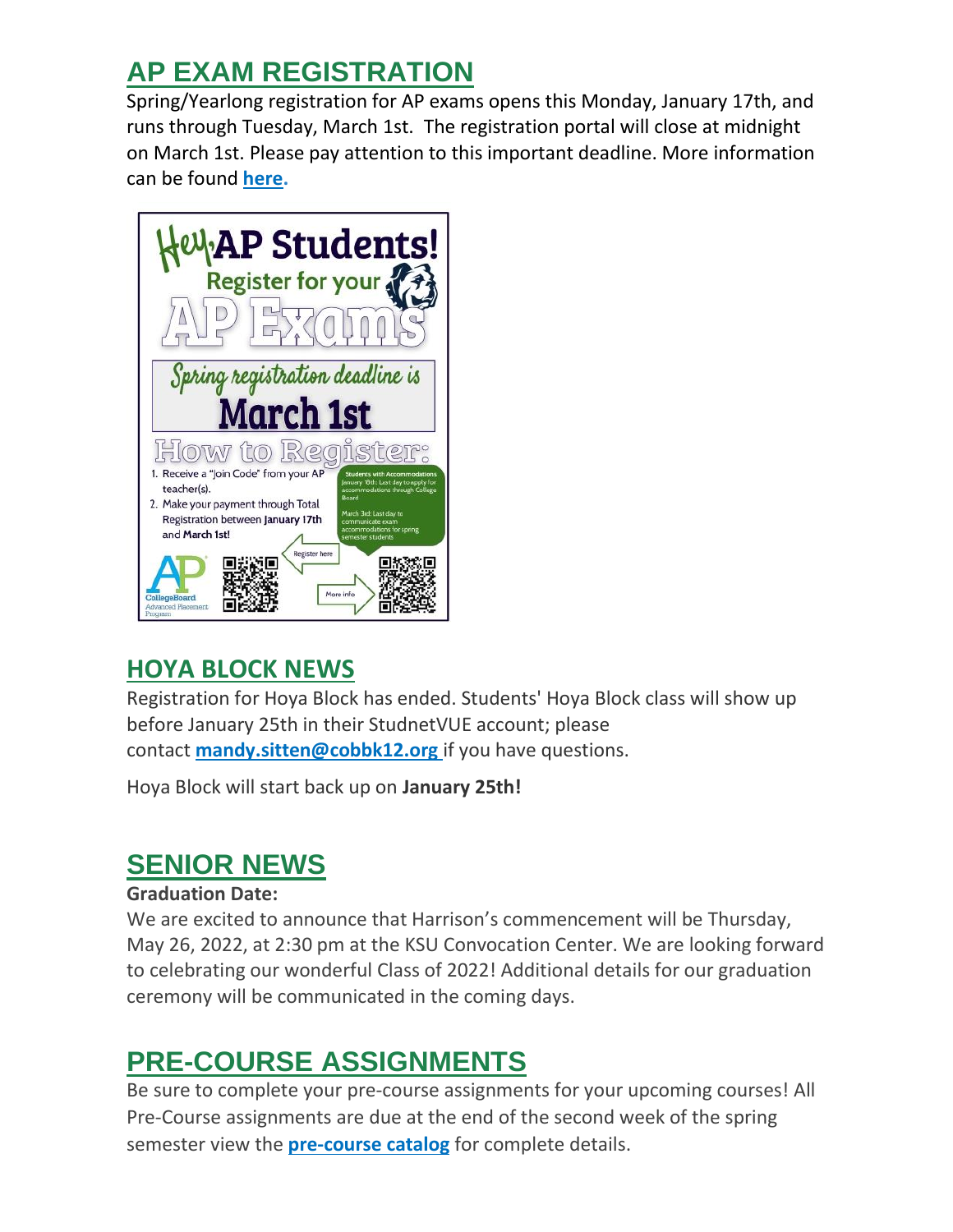# **LAPTOPS**

Students will be required to begin bringing their laptops to school beginning January 5th. If you have not opted-in, please do today – it only takes a minute. Directions to opt-in can be found **[here.](http://url503.cobbk12.org/ls/click?upn=HU5K2q0Fz5ADTGboxPzOzUx-2FoxqvD40X8ef2vsqiBoK5lUpmPrrJUiWhJvXNIfJ270vmIswmX8KcH-2BqvxZwQo6gvxu00a9aZXsbo8PzdGuZO-2FACLIJYdhejZvcbBZazUoOB2_W-2BfLYUoUwwI1tuGClKRhhPOSepcZIFoXnUIMjiA717kQ1i13BNQTwwJ9cl-2BWArXr6-2FDxoCbNFrRaplJKtN7fZyayq-2FieBXhZqqo9bwWIK-2Bjc9oKlSmIAJ-2BU9nVMBqn4fOMUFrjuCBXEr52jxJThr1VsNZnu0RNgdX-2Fft7-2FemQcDVrIoX3kH0jGThzSstYHI-2FsL8IAzaTuskh-2F5M5kNXRgUSZdQxa6gJfMEORW-2FXj1JA0WJuV-2B-2B88FiWKrY13qjf2jk9Vyq69tSzamZ6SuIocJA-3D-3D)**

#### **Laptop resources for parents/students [Student Laptop Resources \(cobbk12.org\)](http://url503.cobbk12.org/ls/click?upn=kYpeu9rJVSU1acS4VG0V9dP8zXnygu7Up5qBE7usQ1jRmGDEuj6uzT9FPcnvQys9X5dnPemZru5Ni9W9eLDPVWqdx7Y5CnPU3sDRwLFgoNU8-2FFt0r6E8LgCM-2B3UqAZ5oJtK4BAEJH6-2FcbKuPnctp3hgT3lGDufWupzrD2kTITZdCNAZbQIZNR2PARTNUYvwebsdWal9Tf5A99-2F7U5V1kSwnKclB5tg3jUT-2BqO7Ij2ivdO-2BwghDYlROnhwnbcNpDeY79BROSx4d4ZhRRXv7Ga0nCtPuAnFyghGm-2Fa2wz8arbjWbHFlUnKWEuQb93s-2Fe1Bww3DbYMPNp6gZzKxDCLGaTygtD4Jqn-2B2EG7KO7v2icDcL5rLP6ewJaIVBowm4NJMVpEFhOSHdFxpK9RAL4ETvNvWlbw2xge0Ps6q2BxAMX-2Be498YHW9dZMADQ7aTHYAaE-2BA9Y1Yi8Y72gd453e-2F72KEtqrfhoGx-2FC-2FiD-2FdEqEoguHmfIEeDE2-2FusPpkf2VPCdYaQoYBt2HJfS7niYwBS8EulaBY5pXSna3DR5GoZaJJVoYKeCijAvCJmXTmc7dW4oAJT_W-2BfLYUoUwwI1tuGClKRhhPOSepcZIFoXnUIMjiA717kQ1i13BNQTwwJ9cl-2BWArXr6-2FDxoCbNFrRaplJKtN7fZyayq-2FieBXhZqqo9bwWIK-2Bjc9oKlSmIAJ-2BU9nVMBqn4fMvSuN-2FtjuWDgrSEpwRYF2etWXfGIVLkoG4tov1GfE9No-2BrBlNXlhgjTgYDEXxy62es-2B-2FEljlZfYtQbppH-2BiqPNBnSjzeIIXTuQv414Ntv-2FaoDTnY7C3fE7bM6d9pLzgvccbqMMlBbewGKh6o4csfkA-3D-3D)**

**Questions?:** Please direct any questions to Dr. Christi Osborne. [\(Christi.osborne@cobbk12.org\)](mailto:Christi.osborne@cobbk12.org)

# **CAFETERIA NEWS**

Please check the Food and Nutrition Services website frequently for updated information on Paying for Meals, Menus, Allergy & Special Nutrition Needs, Wellness Information, and Employment Opportunities.

**[https://www.cobbk12.org/foodservices/page/45098/paying-for-meals](http://url503.cobbk12.org/ls/click?upn=oq5wnnHoD1NAxpT8rNAGXIgEcF6cFUXUYIe-2B8AO3LVyx4t4OJsNWVhu0iEI2j90fBOcAAqhr4f3pHktzPZuYg83p0mcu7zlRbWoKDhAG9jg-3D1f-d_W-2BfLYUoUwwI1tuGClKRhhPOSepcZIFoXnUIMjiA717kQ1i13BNQTwwJ9cl-2BWArXr6-2FDxoCbNFrRaplJKtN7fZyayq-2FieBXhZqqo9bwWIK-2Bjc9oKlSmIAJ-2BU9nVMBqn4fRpA8y2pJVZzCbWrkTjypAcfOh2IYjiTV7VS-2FaiLFCZm2f9blNl-2BmyRXtx86bOIkoyNAoTYRln2rXCUkuteXQM4y6sBmDm8HG65BVHSITNEBcTPLmgveOCjD2-2FsclkfH8Y0k-2BIwB3XSwso6jFBQnf4g-3D-3D)**

# **HOYA NEWS**

## **TEACHER OF THE MONTH**

Congratulations to our awesome Teacher of the Month, Ms. Crandall! Thank you for all you do! Well-deserved recognition!



## **STAFF MEMBER OF THE MONTH**

Congratulations to our wonderful Staff Member of the Month, Mr. Evans! Thank you for all you do! Well-deserved recognition!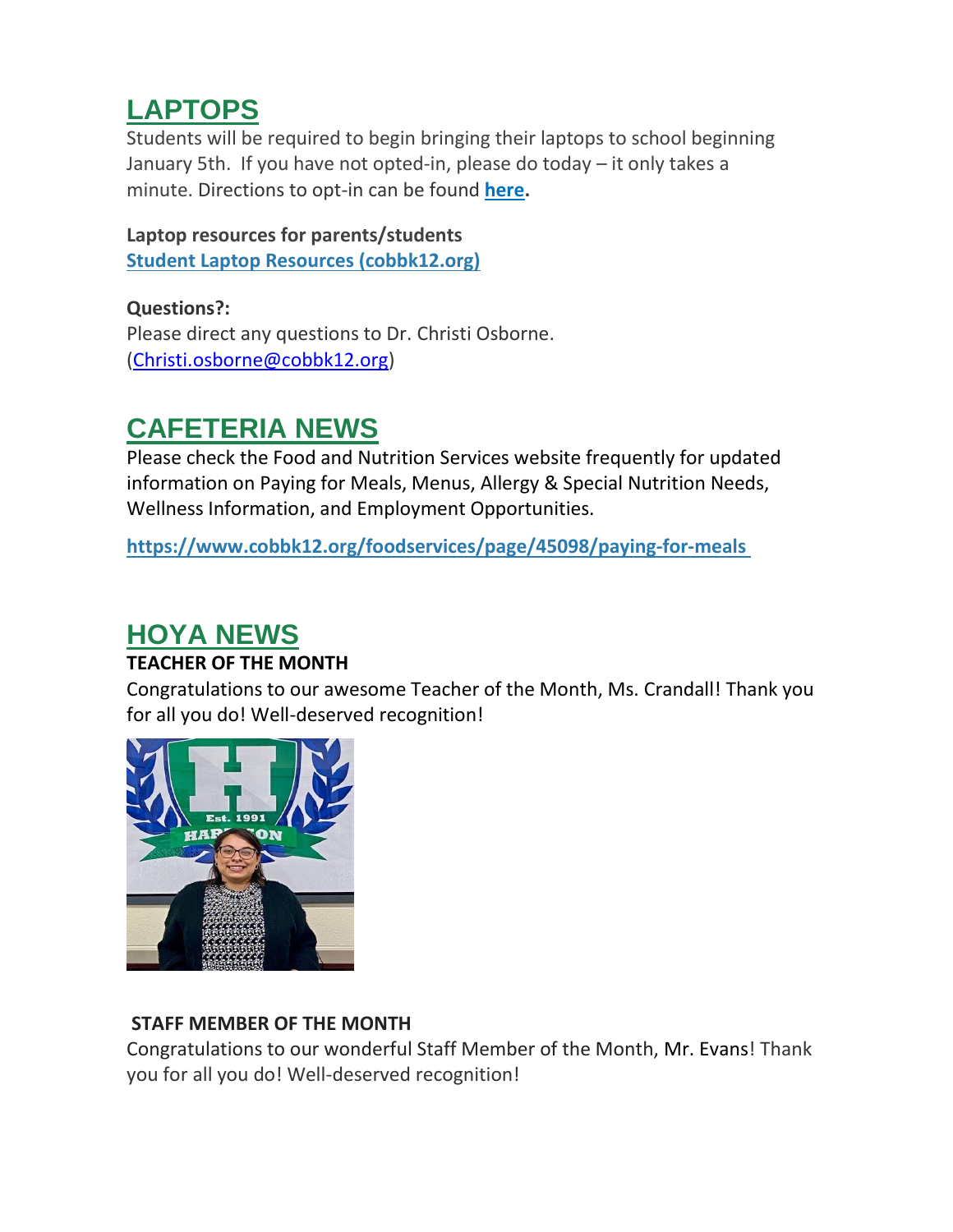

## **ROCK SOLID AWARD**

Each month we award faculty members that go above and beyond to help Harrison be a great place to be. Please help us in thanking Ms. Kelly, Ms. Austin, and Mr. Robinson for being ROCK SOLID!



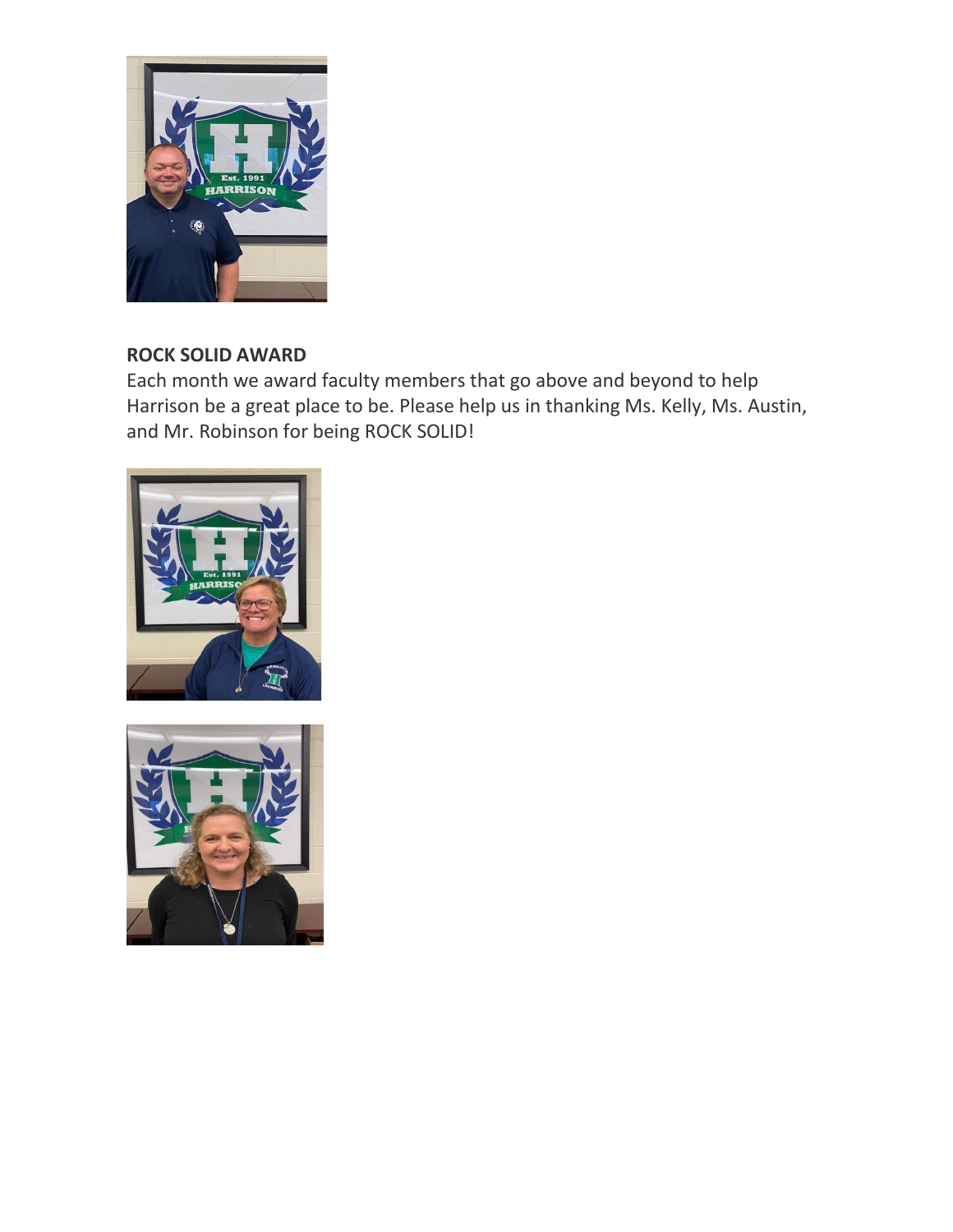

# **COUNSELING NEWS**

## **COUNSELING CALENDAR**

Please check the Counseling Calendar frequently for important dates, including Virtual Parent and Student Q&A sessions, Virtual College Visit information, and much more! Click here, **[Harrison Counseling Calendar,](http://url503.cobbk12.org/ls/click?upn=G8An3K6JlHsR8QtKBFuzdoB1znjZkDc3Km2Sgf1PHVodwV6VgRMiwQQL-2F79BHEQra7DV94YM-2Fu3jRroQrZebB0ICbAiiTSOxf2VOsZ9D5nW8n4m8qqkXdxeSO2hlSA3UyvfMGWbP-2BL0z6gmtleFIjXJmfcH41EVFv2oCj87cm6rZyB8XpGoYTeMfqHO-2FL19z-Qsa_W-2BfLYUoUwwI1tuGClKRhhPOSepcZIFoXnUIMjiA717kQ1i13BNQTwwJ9cl-2BWArXr6-2FDxoCbNFrRaplJKtN7fZyayq-2FieBXhZqqo9bwWIK-2Bjc9oKlSmIAJ-2BU9nVMBqn4fHlERsMwNwHCZnNdCWVIkuTxXo6Yt8K4u0UfR-2Bfhf3W4RdDyeVrxqVvQrPjcpaXaGlobXBoCC7BGuq9Xd-2BwGCKjLZmbV9dutctLhWK4spv-2BTfvGGMPPr93Gz2cNe0dPClscCwhzwJsGN-2FzEdrR-2BPo-2FA-3D-3D)** or go to the Counseling page on **[www.harrisonhigh.org](http://url503.cobbk12.org/ls/click?upn=oq5wnnHoD1NAxpT8rNAGXO9pgQjsMrFEdSeXOUfDN1SmFc2KsGzpApGt0h4W-2BnTi3qOMFT0pAhpU4g9jzi2oghIA-2BD5qxCmArcny4yPncCY-3Dw5ZA_W-2BfLYUoUwwI1tuGClKRhhPOSepcZIFoXnUIMjiA717kQ1i13BNQTwwJ9cl-2BWArXr6-2FDxoCbNFrRaplJKtN7fZyayq-2FieBXhZqqo9bwWIK-2Bjc9oKlSmIAJ-2BU9nVMBqn4fuxmpVOREkM5gLhxUCVz5-2FlzhkiWJRJeK-2Fbb159sacMZteNBU5ZsfwkNXVUEV6UOFaQE1OLpdTfZiGcms1kpNRpy-2BsaN1pF58eo58iL7C6rWwu9GQcItpm1wpxeluf3SD1zIzm4C8rvMrfhnG6OblbA-3D-3D)**.

### **VIRTUAL COLLEGE VISITS**

We have several Virtual College Visits set up for our Harrison Students. Please check these out here: **[Harrison Virtual College Visits](http://url503.cobbk12.org/ls/click?upn=G8An3K6JlHsR8QtKBFuzdogXPJqD3Uz2QqY8s2OfxygfiXPa-2BLVg3oKWlcUFgjTffPxwSarE77p-2FOfJTl3QvbpgPiFEQheAZA772IpRJMifiqQmDkS-2BKBGjOIoKGjM7QQDhTGARgZvMYUugThyMfc1u3H422O6jO2zhAvrxBFglXp3F6gpegHyc5A3y-2BtXoarMbtV-2FDS2nSwRHJx513wzw-3D-3Dr0dS_W-2BfLYUoUwwI1tuGClKRhhPOSepcZIFoXnUIMjiA717kQ1i13BNQTwwJ9cl-2BWArXr6-2FDxoCbNFrRaplJKtN7fZyayq-2FieBXhZqqo9bwWIK-2Bjc9oKlSmIAJ-2BU9nVMBqn4fZz3eHI5j7zNDmP7moXS6wPWTc4CANrmwOTnhaPDbfQvq51vpQnrZNqm2Un-2Fgup-2F0EM36rYiDGLHBKxRsjjAFCxg5zlIfc03NBNtPDUzT3HQNn1gEUgTqUYdnFaWvtYaWNLGLO-2F05Nc0JfDROHs5E9g-3D-3D)** and on the Counseling Website.

### **CLASS NEWSLETTERS**

Students may now sign up for a monthly newsletter with specific information just for their year! See below to register or see your newsletter:

- Freshman Class of 2025 **[Register Here](http://url503.cobbk12.org/ls/click?upn=Lr5Kj85exJaDj793QUoDMxoBFqYG9jsvxI4LoJlDFzMhUCpXbnVhhqIbIvVR7eDkW2lzE7udnvgKuQAcOzbNvqwOcyAOegilze8a86prJ3frgbJArpe-2Bu9kCda-2FHphK4YS3syaEi6KXoq5ecEB9E0ne7Np47MCHzPx514UIHtE2z1DtWvQSMAPs1SLFsz3LtyYPM_W-2BfLYUoUwwI1tuGClKRhhPOSepcZIFoXnUIMjiA717kQ1i13BNQTwwJ9cl-2BWArXr6-2FDxoCbNFrRaplJKtN7fZyayq-2FieBXhZqqo9bwWIK-2Bjc9oKlSmIAJ-2BU9nVMBqn4fJnnsC-2F2xk1yIsrBWYxJENwMMeg1-2FxnVsb0GG0jjZ5d8UX7fX5O9hTd7gPV8CADMXu77xycZuZHoPJ0nxv4yIOPVDqZb2t9ouMbM1ov7JoTC0pykiOxpJXUkn-2BVkutRHWuUHaliRxFnr6TMVCxysP-2Bw-3D-3D)**
- Sophomore Class of 2024 **[Register Here](http://url503.cobbk12.org/ls/click?upn=HU5K2q0Fz5ADTGboxPzOzV-2FXL0qE7BYVJk79MoYchrb7GCnaJoKJoPPSn-2BAmTIlHXWAJ3F2sT2upOSxQf1Ihb2GDuOBY8g-2FXu7qfR-2Fqp-2F3KW1nkfNSosf0nsg9BC0rm8uqQ0_W-2BfLYUoUwwI1tuGClKRhhPOSepcZIFoXnUIMjiA717kQ1i13BNQTwwJ9cl-2BWArXr6-2FDxoCbNFrRaplJKtN7fZyayq-2FieBXhZqqo9bwWIK-2Bjc9oKlSmIAJ-2BU9nVMBqn4fsQdnOlJLu7Pj85YO-2BwUdPpnLhYMrrK6SP38x1E-2F443NQHb62rB1yMq-2FF7XS-2FZ-2FIy3cY7lapfgNU75WWxlUKlEiJI0YZQ54MJRyzbivJ0DjA3aPOe-2Fj1T2r1O0caqjdroj3HeN1J-2BvmvpFrqt3QJ8Ag-3D-3D)**
- Junior Class of 2023**[Register Here](http://url503.cobbk12.org/ls/click?upn=HU5K2q0Fz5ADTGboxPzOzc-2FmDrLeRPv-2F5f6cytuJSxI0trpBiz9UDAwo-2Bcb69f-2BotMmx4AwlG5hn6eMqzvsNDsYVvUofQRcF3tP7lqOzjVNqfGZzo2pBbv9178J2dZt2supnlVwvxbV-2B2CZdWNWDsw-3D-3DpBGN_W-2BfLYUoUwwI1tuGClKRhhPOSepcZIFoXnUIMjiA717kQ1i13BNQTwwJ9cl-2BWArXr6-2FDxoCbNFrRaplJKtN7fZyayq-2FieBXhZqqo9bwWIK-2Bjc9oKlSmIAJ-2BU9nVMBqn4fQ-2B1FCuP0XhVxe-2BmSIkDUCPE0daIposJ-2BBGxMNZjLfgD8Flrj72RVf-2FPM-2FmT-2BCLfd7a-2FyrAEV-2FHFpUzSt9RYebBYlT8hxax53co0jNaQYYcJ-2B-2FgzU1kDtcNwZ9qnwTQ-2FNVOXAjSP1EGcFZLbf9O7Bqw-3D-3D)**
- Senior Class of 2022 **[Register Here](http://url503.cobbk12.org/ls/click?upn=Lr5Kj85exJaDj793QUoDMxoBFqYG9jsvxI4LoJlDFzMhUCpXbnVhhqIbIvVR7eDkW2lzE7udnvgKuQAcOzbNvqwOcyAOegilze8a86prJ3dDt6tBPLENBJTdrQCUrueLZgINQSeok4wIPB8t7DObpshp395kKSQ2QJBawc2T6bK-2FQpKcY6cz3X5556wmPmprK7Uo_W-2BfLYUoUwwI1tuGClKRhhPOSepcZIFoXnUIMjiA717kQ1i13BNQTwwJ9cl-2BWArXr6-2FDxoCbNFrRaplJKtN7fZyayq-2FieBXhZqqo9bwWIK-2Bjc9oKlSmIAJ-2BU9nVMBqn4fOVIyjzcL3DqV9lhhVbxrpPdgRxT80FmMh8onKWmcAiAkmWwQCca-2Bh-2BMmBxb-2BzGXlVdrM6tafEoTNcORVFk45nehhtqEclJW6EGdAOiw-2BbsEwS0X9ABJH36T6pPIUVzUlz5szpYGVIm7Ybey9ROkzKA-3D-3D)**

### **APPLEROUTH SAT PREP CLASS AT HARRISON**

Applerouth is offering Harrison students a SAT prep class. It features 20 hours of group tutoring and 3 mock tests. The classes will be on Thursdays from 3:45 pm to 6:15 pm, March 5th – May 5th and the cost is \$400. Click **[here](http://url503.cobbk12.org/ls/click?upn=HU5K2q0Fz5ADTGboxPzOzV-2FXL0qE7BYVJk79MoYchrY9b-2BNQRspjTEWsf5LWg2rbwmWqWHPh-2FQOPocmCsCWX0Kt5tMIQqoTKxGvabQILy7U-3DPwCT_W-2BfLYUoUwwI1tuGClKRhhPOSepcZIFoXnUIMjiA717kQ1i13BNQTwwJ9cl-2BWArXr6-2FDxoCbNFrRaplJKtN7fZyayq-2FieBXhZqqo9bwWIK-2Bjc9oKlSmIAJ-2BU9nVMBqn4fmjaiLNHJoSQ0wDT5HypLcFRLJJ74sk2AdAUUt29GHTXqnWjFfsG9fvfxlZagGqSNeZv78slF5xRRkbMlDKOClveThQThHjjX1z6vgy7jBLMBsv7bUpEubMxGzOhInOtgjvtfHckV3ZCMuIo-2BhidJ-2Fw-3D-3D)** to view the flyer with more information or register **[here](http://url503.cobbk12.org/ls/click?upn=oq5wnnHoD1NAxpT8rNAGXLw-2FETaD7B57rXxVPUpGpUDmUD0Hx-2Fif2I-2FeSeRTIrFULTVBLM2WGew0r6oVz2mO9w-3D-3Dc109_W-2BfLYUoUwwI1tuGClKRhhPOSepcZIFoXnUIMjiA717kQ1i13BNQTwwJ9cl-2BWArXr6-2FDxoCbNFrRaplJKtN7fZyayq-2FieBXhZqqo9bwWIK-2Bjc9oKlSmIAJ-2BU9nVMBqn4fxM7HFt9p1GCaq9Ew3jCY4fkUaaGAULAQSLTvH1IuoePEcHUQukCsnCRhoO2qw2Y8DRwvExL5XpPSdRS9KT-2FeuTyidk-2FX58aDPg3om4tsTowWCaCfERoZQI4pBCo4MOrqMJLQjtboXJi7vePR4jr-2Btg-3D-3D)**. The registration deadline is March 1st.

### **SCHOLARSHIP OPPORTUNITIES**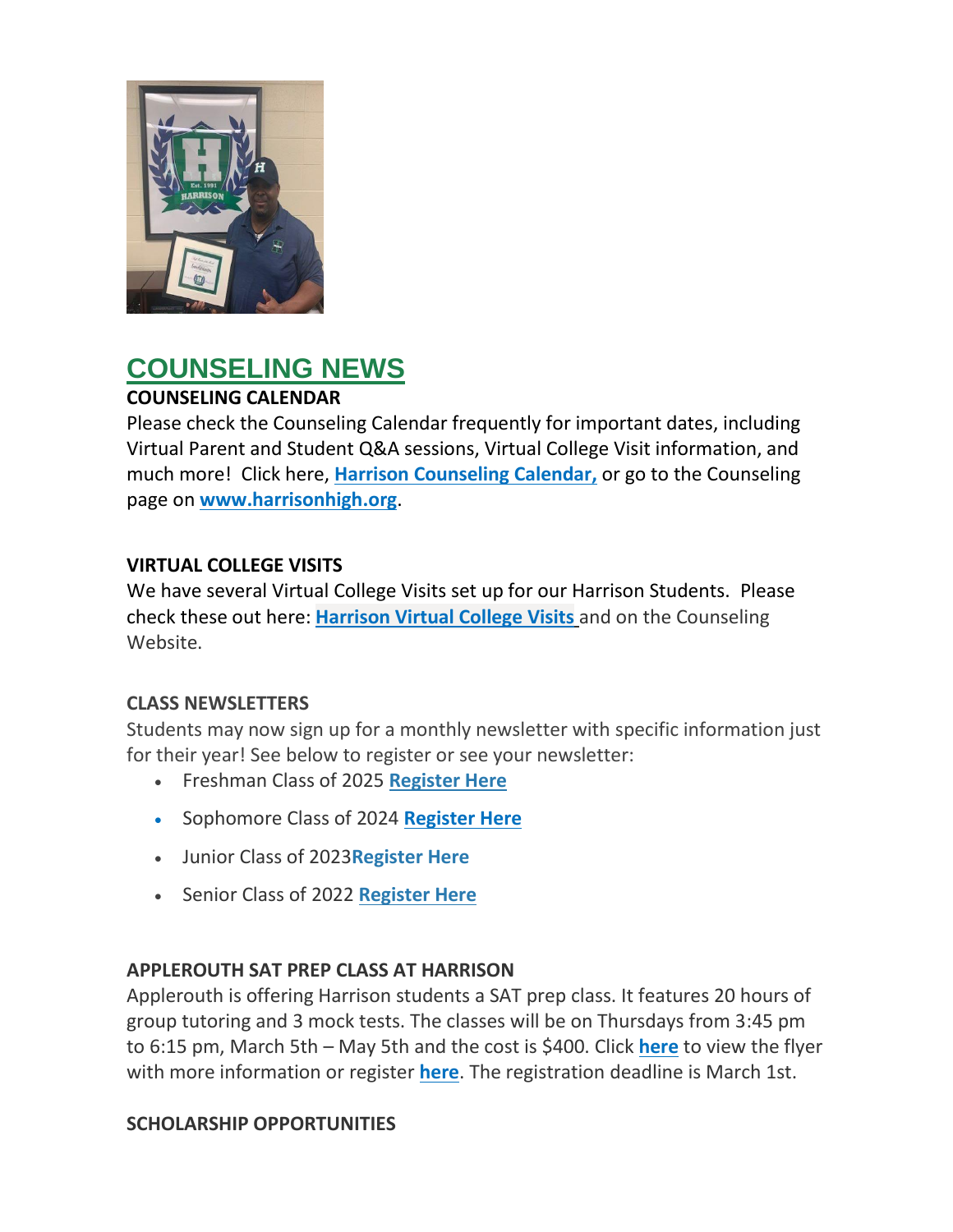Are you looking for scholarships? Click **[here](http://url503.cobbk12.org/ls/click?upn=lifxRKNE4qaF4JWLXkbAsjh7ycX9GyI4V6qRbFFivNpp-2B3syQ-2BF1CRoHOrZqfnEtQcfUXEzQ4WYketaNTGV3408V8zS1UaS9Mdiay1YDYqUko-2F7m3YIEbQY7FNUfHqgboWCU-2FMo4nH5Qc0ll4-2Ba3ag-3D-3DofTP_W-2BfLYUoUwwI1tuGClKRhhPOSepcZIFoXnUIMjiA717kQ1i13BNQTwwJ9cl-2BWArXr6-2FDxoCbNFrRaplJKtN7fZyayq-2FieBXhZqqo9bwWIK-2Bjc9oKlSmIAJ-2BU9nVMBqn4fvK4njuRS4H5xKC5me-2FOtHuCXaZKZTqb0H4BY0y4XYRVwH8g1l0qDaPqPUo1VTcMSEb-2FAsa-2FMb8wXlM-2F-2B49po-2B7Z7ZV1irD8cxhXQ478QfkJ0J3KAWCuclFdWXjh2s537IRobSDU0otRnzB5wZr3mfw-3D-3D)** to access the Scholarship Bulletin or visit the Counseling Department's Website.

### **COBB SCHOOLS FOUNDATION SCHOLARSHIPS**

Cobb Schools Foundation has announced its 2022 scholarship opportunities. Click **[here](http://url503.cobbk12.org/ls/click?upn=HU5K2q0Fz5ADTGboxPzOzV-2FXL0qE7BYVJk79MoYchrZ-2Ff-2FOdLvmkCHlDRa-2FCfR6GepNJjwsIv88e3tF9oGpulEhReEsKb-2B1hUFN2zj3kSymz22WtzalPFI4Qcc1cUyvSmnvh_W-2BfLYUoUwwI1tuGClKRhhPOSepcZIFoXnUIMjiA717kQ1i13BNQTwwJ9cl-2BWArXr6-2FDxoCbNFrRaplJKtN7fZyayq-2FieBXhZqqo9bwWIK-2Bjc9oKlSmIAJ-2BU9nVMBqn4f0nQxXmoEqG85k5aoW6zn-2BGTtmjzH5b1i8D5tNY5ZcGAeMf6U6qY20b-2FkUr-2FhULmWi-2B1zWEYQ9Tforz6C8BepKNwHVyD03-2BrrtRCvioo2z2IufZxq5VJM-2BzdWh5HR7PrC8x1WrjvMNOULitbiBdoxdw-3D-3D)** to learn more.

### **DUAL ENROLLMENT INFORMATION SESSION**

Join us for our Dual Enrollment Information Session on January 27th from 6:10 pm – 7:00 pm in the Main Café.

Hual Envollment **Information Session** 

Kennesaw State University and Chattahoochee Technical College will present their dual enrollment programs, admissions requirements, and application process.



### **WORK PERMIT**

Please click **[here](http://url503.cobbk12.org/ls/click?upn=HU5K2q0Fz5ADTGboxPzOzV-2FXL0qE7BYVJk79MoYchragV5467tisWoPAB9agzSUHDsbqBYccGjiUhV-2FDTHAbpfQ3tb3XltUDiEnSOWDrZrU-3DYFMz_W-2BfLYUoUwwI1tuGClKRhhPOSepcZIFoXnUIMjiA717kQ1i13BNQTwwJ9cl-2BWArXr6-2FDxoCbNFrRaplJKtN7fZyayq-2FieBXhZqqo9bwWIK-2Bjc9oKlSmIAJ-2BU9nVMBqn4fJ491WS1t-2FRzSRBaRkDQlMzPBvhyAW0ue6dRJCFWvG9Pz9g0UrbRnDNAtZJ3nyIa0OjB1uR9-2FkjmAKP8eajgoP761EdYo1MqfN-2FQYRznL4rqqey1JkA4kt1fcZyl4nIrleX7stUWSTUcK5DlLgKGYDA-3D-3D)** for directions for obtaining work permits for students under age 16.

# **SPORTS**

Congratulations to the following athletic programs for their recent wins and strong performances:

- The H2oyas Swim and Dive teams beat Kennesaw Mountain on January 8th in the 1st Annual Alex Guercia Winter Classic. There were many strong individual and team performances and several have made the state team roster.
- Wrestling for their strong team and individual performances in the meet against Paulding County, winning 67-6, and also celebrated the Seniors on Senior Night.

**PLEASE FOLLOW [https://twitter.com/hoyaprincipal](http://url503.cobbk12.org/ls/click?upn=Q-2BKaVIKfS2AqG1NntRWXImXNf49-2Fa0XLVWXgC2OaD3eYKqynJ772HQBgX-2BTS9v7Wkg6hDlDEhqY9O5C0xw5u4wzx-2FVT7GJBN4VxchsI9o1gMCPGZqbrCGQbrK9th1DpVNpRZMB-2Befq-2BO0LrpHLPx82AfwiNRrpeNnPC7rNKkbTOIc08xpyNOgPK1fTuSRau29s6Jvr1q5mMKqc2zLUJ2DJvUpLZeptJaXBPC3fCjgZZFEgRcUh4jITkJ-2BpvbV-2BprYLH-2BiiMyEs2jjJUfLvPRgC4K-2BiWJXfBJUt844M-2Fio7yAl-2Bhd8XOPVGZrOl4R4XrvApD-2B8J-2B40OjUt-2FPJha6sfvNvdW6kL-2FcjBLNGB37VXUXiIa2YpN7qFBOC1B4tgW-2BVcrgLKUuI6miauFTSu7XvT2QxrGHH7g1RrBT3sUFNX8g-3Dnpge_W-2BfLYUoUwwI1tuGClKRhhPOSepcZIFoXnUIMjiA717kQ1i13BNQTwwJ9cl-2BWArXr6-2FDxoCbNFrRaplJKtN7fZyayq-2FieBXhZqqo9bwWIK-2Bjc9oKlSmIAJ-2BU9nVMBqn4f73M1b8V3HLFUQYT9dfY9HiwteK0JzNju9e3K7CD9vf-2BICmzwHmIni7wRyy4DMHz6-2FPhFKeNOVgBOubGj9dsdMQRzRgNTQnFiFiZvlaU4-2BbQ1-2BumWGzMAv8nYtnimmtx-2B-2FjLOE18gNvMteO1xj-2ByW0Q-3D-3D)**